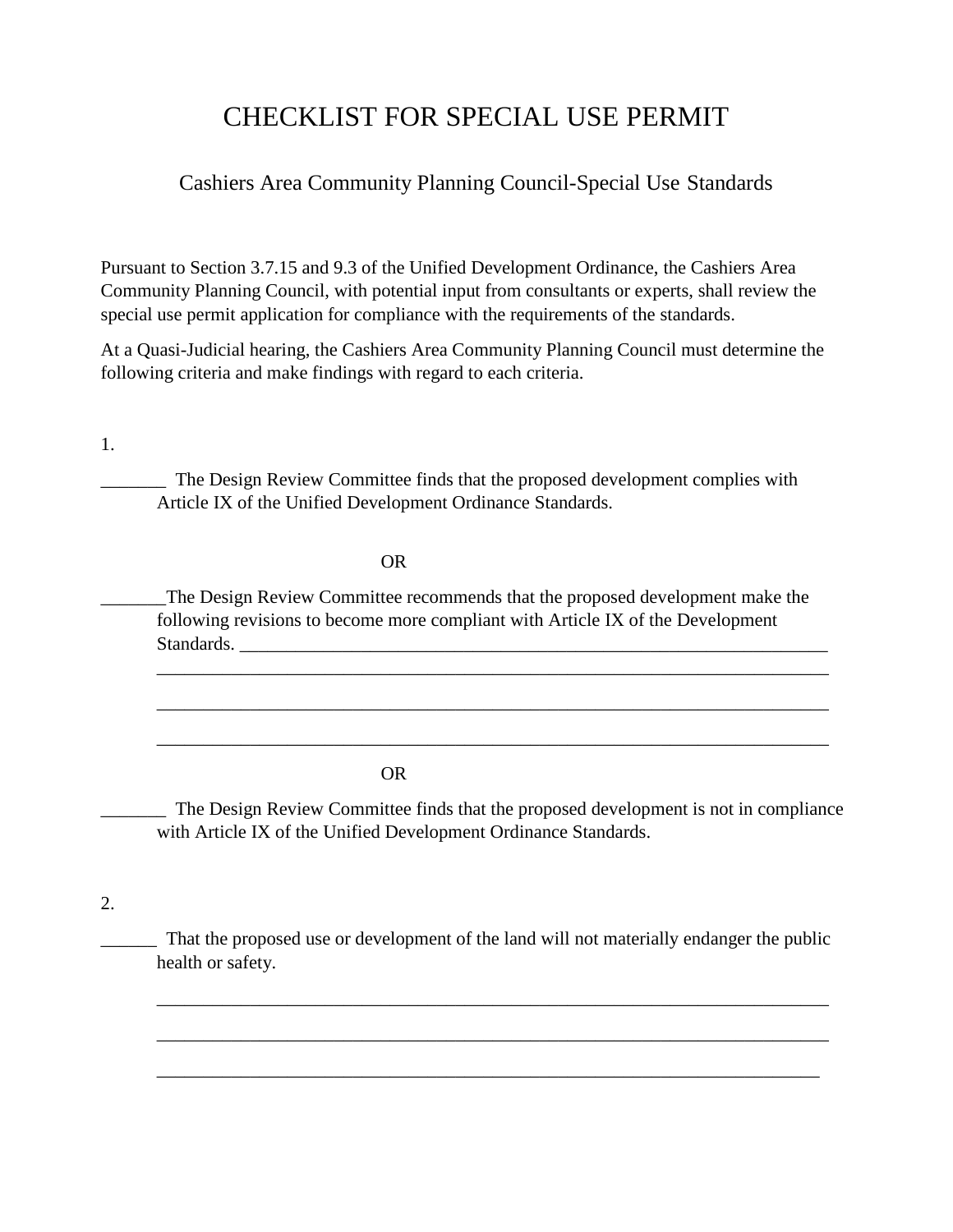3.

\_\_\_\_\_\_\_ That the proposed use or development of the land is reasonably compatible with significant natural and topographic features on the site and within the immediate vicinity of the site given the proposed site design and any mitigation techniques or measures proposed by the applicant.

\_\_\_\_\_\_\_\_\_\_\_\_\_\_\_\_\_\_\_\_\_\_\_\_\_\_\_\_\_\_\_\_\_\_\_\_\_\_\_\_\_\_\_\_\_\_\_\_\_\_\_\_\_\_\_\_\_\_\_\_\_\_\_\_\_\_\_\_\_\_\_\_

\_\_\_\_\_\_\_\_\_\_\_\_\_\_\_\_\_\_\_\_\_\_\_\_\_\_\_\_\_\_\_\_\_\_\_\_\_\_\_\_\_\_\_\_\_\_\_\_\_\_\_\_\_\_\_\_\_\_\_\_\_\_\_\_\_\_\_\_\_\_\_\_

\_\_\_\_\_\_\_\_\_\_\_\_\_\_\_\_\_\_\_\_\_\_\_\_\_\_\_\_\_\_\_\_\_\_\_\_\_\_\_\_\_\_\_\_\_\_\_\_\_\_\_\_\_\_\_\_\_\_\_\_\_\_\_\_\_\_\_\_\_\_\_\_

4.

That the proposed use or development of the land will not substantially injure the value of adjoining or abutting properties.

\_\_\_\_\_\_\_\_\_\_\_\_\_\_\_\_\_\_\_\_\_\_\_\_\_\_\_\_\_\_\_\_\_\_\_\_\_\_\_\_\_\_\_\_\_\_\_\_\_\_\_\_\_\_\_\_\_\_\_\_\_\_\_\_\_\_\_\_\_\_\_\_

\_\_\_\_\_\_\_\_\_\_\_\_\_\_\_\_\_\_\_\_\_\_\_\_\_\_\_\_\_\_\_\_\_\_\_\_\_\_\_\_\_\_\_\_\_\_\_\_\_\_\_\_\_\_\_\_\_\_\_\_\_\_\_\_\_\_\_\_\_\_\_\_

\_\_\_\_\_\_\_\_\_\_\_\_\_\_\_\_\_\_\_\_\_\_\_\_\_\_\_\_\_\_\_\_\_\_\_\_\_\_\_\_\_\_\_\_\_\_\_\_\_\_\_\_\_\_\_\_\_\_\_\_\_\_\_\_\_\_\_\_\_\_\_\_

5.

\_\_\_\_\_\_\_ That the proposed use or development of the land will be in harmony with the scale, bulk, coverage, density and character of the community.

\_\_\_\_\_\_\_\_\_\_\_\_\_\_\_\_\_\_\_\_\_\_\_\_\_\_\_\_\_\_\_\_\_\_\_\_\_\_\_\_\_\_\_\_\_\_\_\_\_\_\_\_\_\_\_\_\_\_\_\_\_\_\_\_\_\_\_\_\_\_\_\_

\_\_\_\_\_\_\_\_\_\_\_\_\_\_\_\_\_\_\_\_\_\_\_\_\_\_\_\_\_\_\_\_\_\_\_\_\_\_\_\_\_\_\_\_\_\_\_\_\_\_\_\_\_\_\_\_\_\_\_\_\_\_\_\_\_\_\_\_\_\_\_\_

\_\_\_\_\_\_\_\_\_\_\_\_\_\_\_\_\_\_\_\_\_\_\_\_\_\_\_\_\_\_\_\_\_\_\_\_\_\_\_\_\_\_\_\_\_\_\_\_\_\_\_\_\_\_\_\_\_\_\_\_\_\_\_\_\_\_\_\_\_\_\_\_

6.

\_\_\_\_\_\_\_ That the proposed use is appropriately located with respect to transportation facilities, water supply, fire and police protection, waste disposal, and similar facilities.

\_\_\_\_\_\_\_\_\_\_\_\_\_\_\_\_\_\_\_\_\_\_\_\_\_\_\_\_\_\_\_\_\_\_\_\_\_\_\_\_\_\_\_\_\_\_\_\_\_\_\_\_\_\_\_\_\_\_\_\_\_\_\_\_\_\_\_\_\_\_\_\_

\_\_\_\_\_\_\_\_\_\_\_\_\_\_\_\_\_\_\_\_\_\_\_\_\_\_\_\_\_\_\_\_\_\_\_\_\_\_\_\_\_\_\_\_\_\_\_\_\_\_\_\_\_\_\_\_\_\_\_\_\_\_\_\_\_\_\_\_\_\_\_\_

\_\_\_\_\_\_\_\_\_\_\_\_\_\_\_\_\_\_\_\_\_\_\_\_\_\_\_\_\_\_\_\_\_\_\_\_\_\_\_\_\_\_\_\_\_\_\_\_\_\_\_\_\_\_\_\_\_\_\_\_\_\_\_\_\_\_\_\_\_\_\_\_